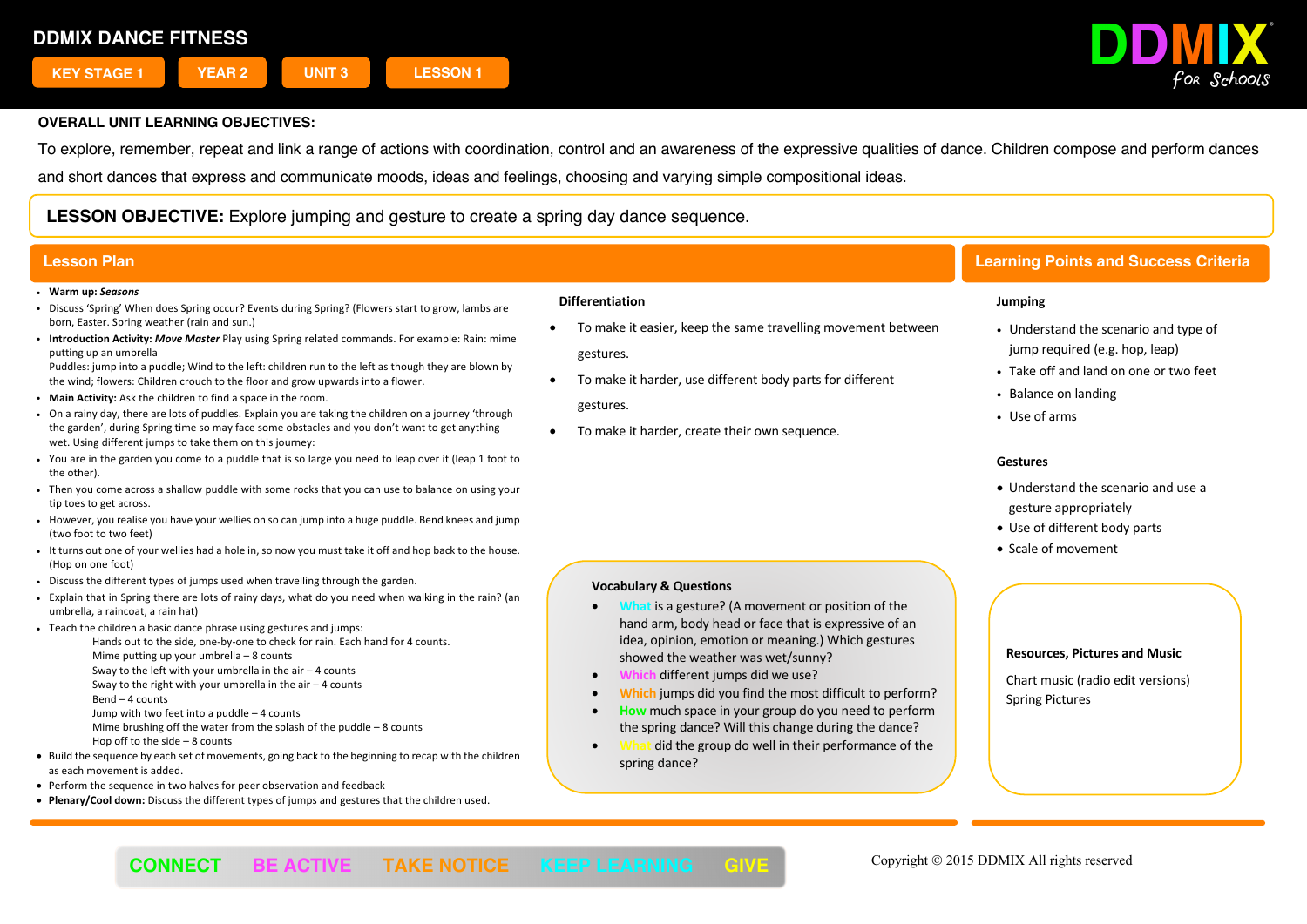

To explore, remember, repeat and link a range of actions with coordination, control and an awareness of the expressive qualities of dance. Children compose and perform dances and short dances that express and communicate moods, ideas and feelings, choosing and varying simple compositional ideas.

# **LESSON OBJECTIVE:** Develop basic gestures to create a summer dance sequence.

- ! **Warm up:** *Seasons*
- . Recap the 'Spring dance sequence from lesson 1
- ! Discuss Summer. What happens during summer? What is the weather like? Where do you go on your summer holidays? What activities are there to do?
- ! **Introduction Activity:** *Move Master.* Play using Summer related gestures. Examples include: Sun bathing: hands behind head; Swimming: Mime front crawl action; Ice cream: Licking an Imaginary lolly.
- **Main Activity:** Discuss different activities the children do on holidays. In pairs choose an activity that you might do on holiday. E.g. Swimming, building sand castles, playing ball, applying sunscreen, sun bathing.
- ! Using gestures, ask the children to create a movement sequence that includes a travelling movement, a turn and a jump. Give them an example. E.g. Applying Sunscreen

**Gesture**: Apply sun cream on their arms for 8 counts **Turn** around to pass the sun cream to their partner– 8 counts **Skip** down to the sea – 8 counts **Jump** into the sea – bend for 4 counts and jump for 4 counts

- . Perform in two halves. Ask the children to guess which activity the pair have chosen.
- ! **Plenary/Cool down:** As a group, discuss performances focusing on how clear the gestures were. Are the movements big enough?

#### **Differentiation**

- To make it easier, give children an order of actions in sequence (e.g. gesture, turn, travel, jump).
- To make it harder, add levels and change of direction to different movements.

# **Lesson Plan Learning Points and Success Criteria**

#### **Gestures**

- Summer related activities
- Use of different body parts
- ! Scale of movement
- Facial expressions

### **Vocabulary & Questions**

- **What** activities could you do during summer?
- **is it good to include different body parts when** gesturing?
- **How** did you decide which gestures and movements to use in your group?
- **Which** gestures and movements did you see in the group's performance of their summer sequence?
- **How** could you/they use facial expressions to enhance your gesture and help the audience to understand the sequence?

**Resources, Pictures and Music** Chart music (radio edit versions)

Summer pictures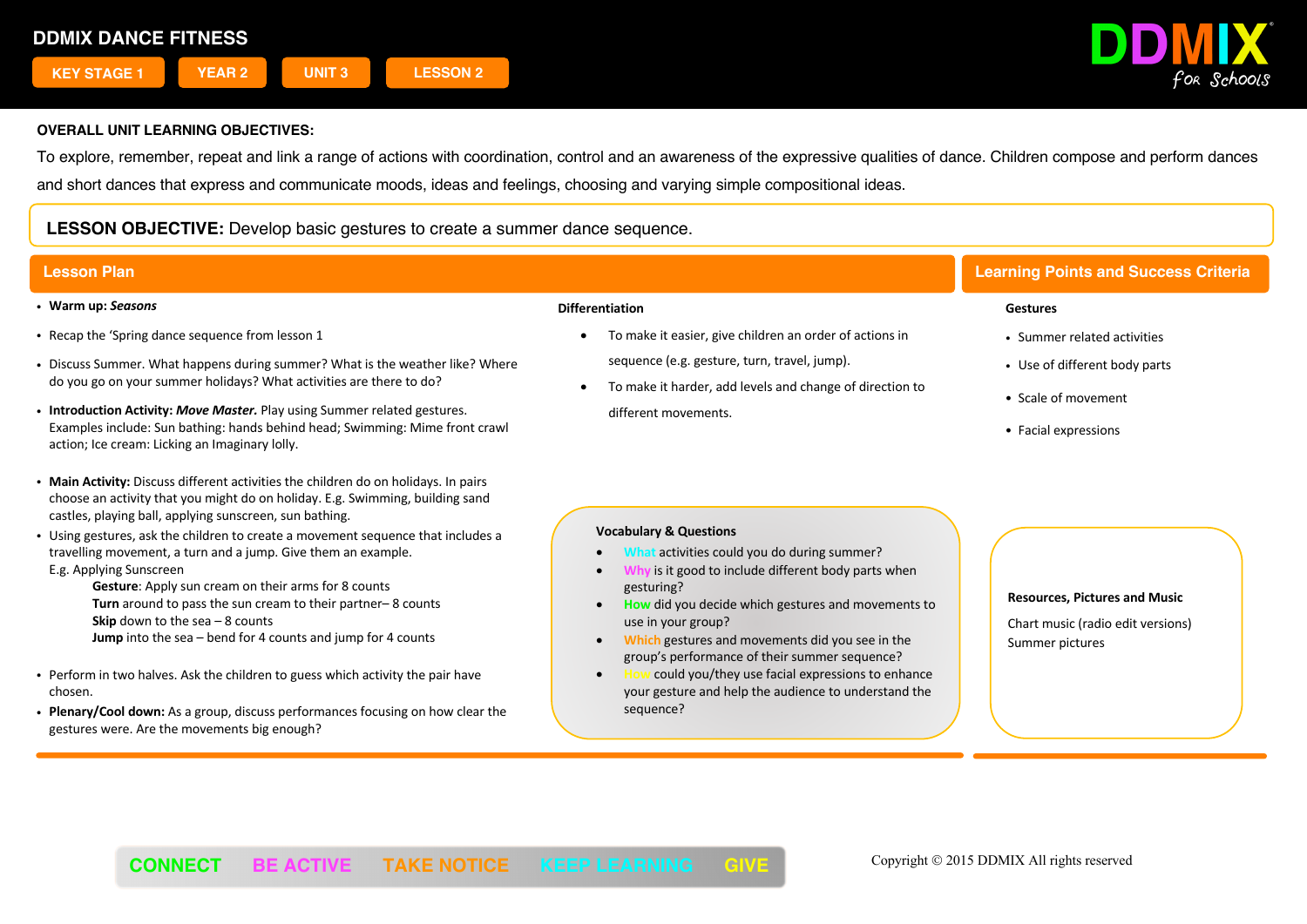

To explore, remember, repeat and link a range of actions with coordination, control and an awareness of the expressive qualities of dance. Children compose and perform dances and short dances that express and communicate moods, ideas and feelings, choosing and varying simple compositional ideas.

# **LESSON OBJECTIVE:** Create and perform two linked dance sequences.

- ! **Warm up:** *Seasons*
- . In pairs, recap the Summer activity dance sequence.
- ! **Main Activity:** Join pairs together to create groups of four.
- ! Allow the children to watch the Summer dance sequence of their new partners and select one to use.
- . Recap the Spring activity dance sequence.
- ! Groups combine Spring dance sequence with the selected summer dance sequence to create one dance.
- ! Give the children time to practice their dance, making any changes as they see fit.
- ! Children choose a movement, gesture or movement of stillness to link the Spring dance to the Summer dance.
- Give the children time to practice their new linked sequences.
- . Children perform their new dances to the class.
- ! **Plenary/Cool down:** Discuss:

What did groups use to link their sequences together?

What gestures, movements, jumps and turns did they use in their sequences? Which choreographic devices did they use? (levels, directions, formation)

## **Differentiation**

- ! To make it easier, groups perform one sequence after the other with no break in between
- ! To make it harder, add a sequence of movements to link the seasons. Use of choreographic devices (levels, direction, formation).
- ! To make it harder, include a start and finish position.

# **Lesson Plan Learning Points and Success Criteria**

#### **Link dance sequences**

- Spring sequence
- Link movement, gesture, stillness
- Select preferred Summer sequence

#### **Vocabulary & Questions**

- **Which** summer/spring sequence will you use? Why? Could you use movements from each sequence?
- As a group, how could you link the two sequences together? Are there any changes you will make to either sequence?
- does it feel to perform your whole group's dance?
- **Which** gestures did you see other groups use in their dances?
- did you enjoy about the other group's performance? Could improvements be made?

#### **Resources, Pictures and Music**

Chart music (radio edit versions) Spring and Summer pictures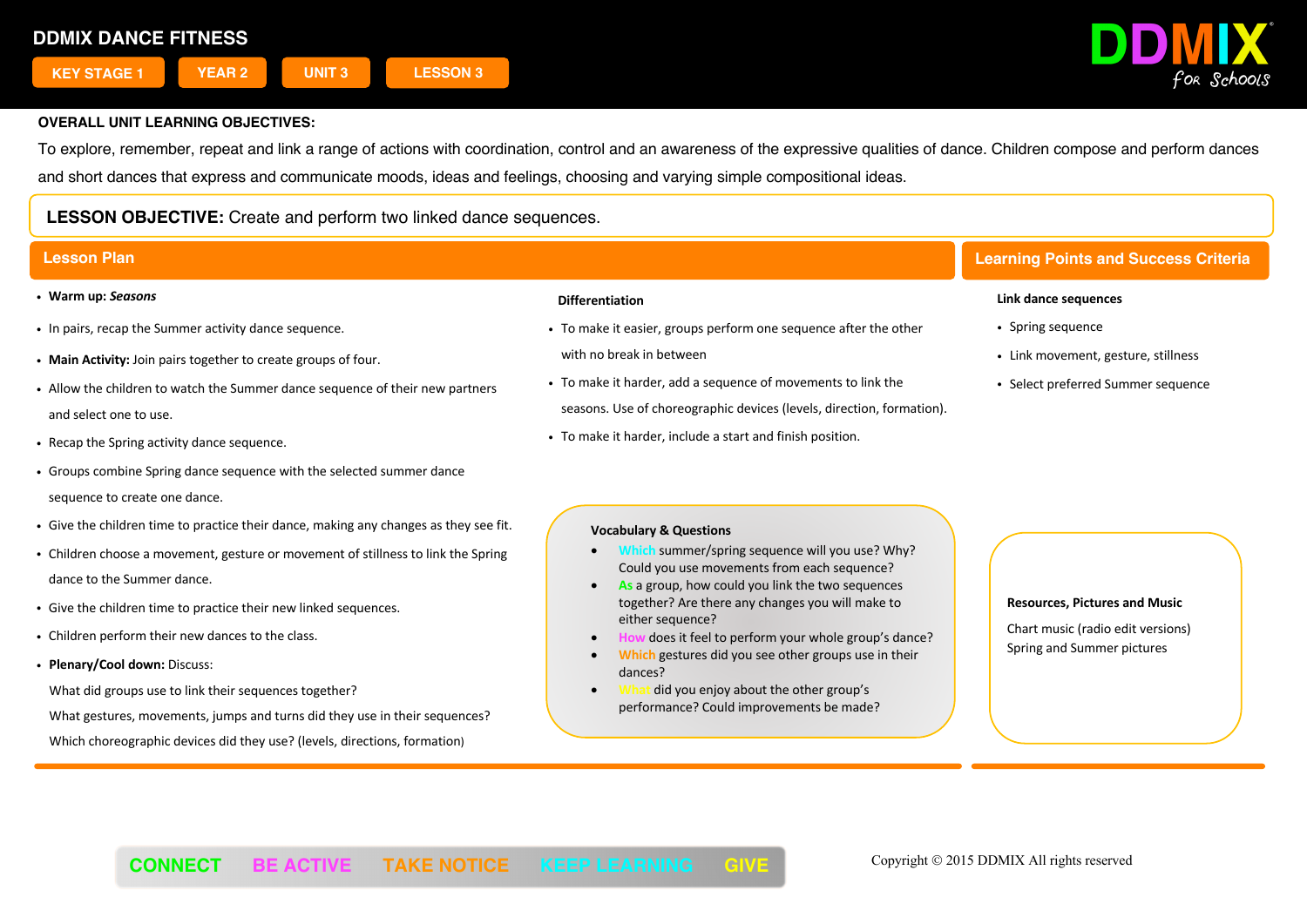

To explore, remember, repeat and link a range of actions with coordination, control and an awareness of the expressive qualities of dance. Children compose and perform dances and short dances that express and communicate moods, ideas and feelings, choosing and varying simple compositional ideas.

**LESSON OBJECTIVE:** Explore turning and movement qualities. Create an Autumn wind dance sequence.

#### ! **Warm up:** *Seasons*

- ! Show the children some pictures of the Autumn season. Ask the children to identify which season it is and discuss what the weather is like during Autumn (windy – different directions, twisting and turning; rain; leaves fall from the trees).
- ! **Introduction Activity:** Pair the children up and split them between each side of the room. Using some wind related music to help them (e.g. Peter Hawk - Autumn Wind), ask one side at a time to travel over to their partner using their own wind twisting and turning movements. (Imagery: Leaves being carried by the wind). Swap over.
- ! Discuss the qualities of the children's wind based travelling movements. Speed, pathway, levels, turns, sharp/smooth, light/heavy. Encourage the children to identify own movement qualities.
- . Repeat the activity to allow children to include different movement qualities.
- ! **Main Activity:** Teach the children some basic wind actions and build them up to create a sequence (using swaying movements, flowing arms, turning in the breeze, leaping.)
- . Pairs add in their own turns to the sequence, giving the children the time to practise.
- ! Split the children in half and assign each pair a different pair to observe. Perform and swap roles.
- ! **Plenary/Cool down:** As a class, discuss how successful pairs wee at Including turns into their dance sequences and encourage children to describe the movement qualities that they observed.

### **Differentiation**

- . To make it easier, include one type of turn while travelling
- . To make it harder, take an indirect pathway to get to the other side,
- To make is harder, use varied levels.
- ! To make it easier, repeat the same turn twice at the end of the sequence
- To make it harder add a level to each turn.

# **Lesson Plan Learning Points and Success Criteria**

### **Turning**

- Speed
- Levels
- Direction/pathways

#### **Autumn sequence**

- Perform in the role of the wind
- Gestures, turns, movements
- Vary levels and direction
- Use pathways to travel

### **Vocabulary & Questions**

- **What** pathway did you take to cross the room? (Straight, zigzag, curved.)
- **How** could you lift and lower your arms to portray the wind? (Soft and floaty or sharp and strong?)
- **What** types of turn could you include in your sequence?
- **Which** levels can you and your partner/s use when performing each turn and movement in your sequence?
- **Which** movement qualities did the other group use well to show the wind?

#### **Resources, Pictures and Music**

Chart music (radio edit versions) Autumn music e.g. Peter Hawk – Autumn Wind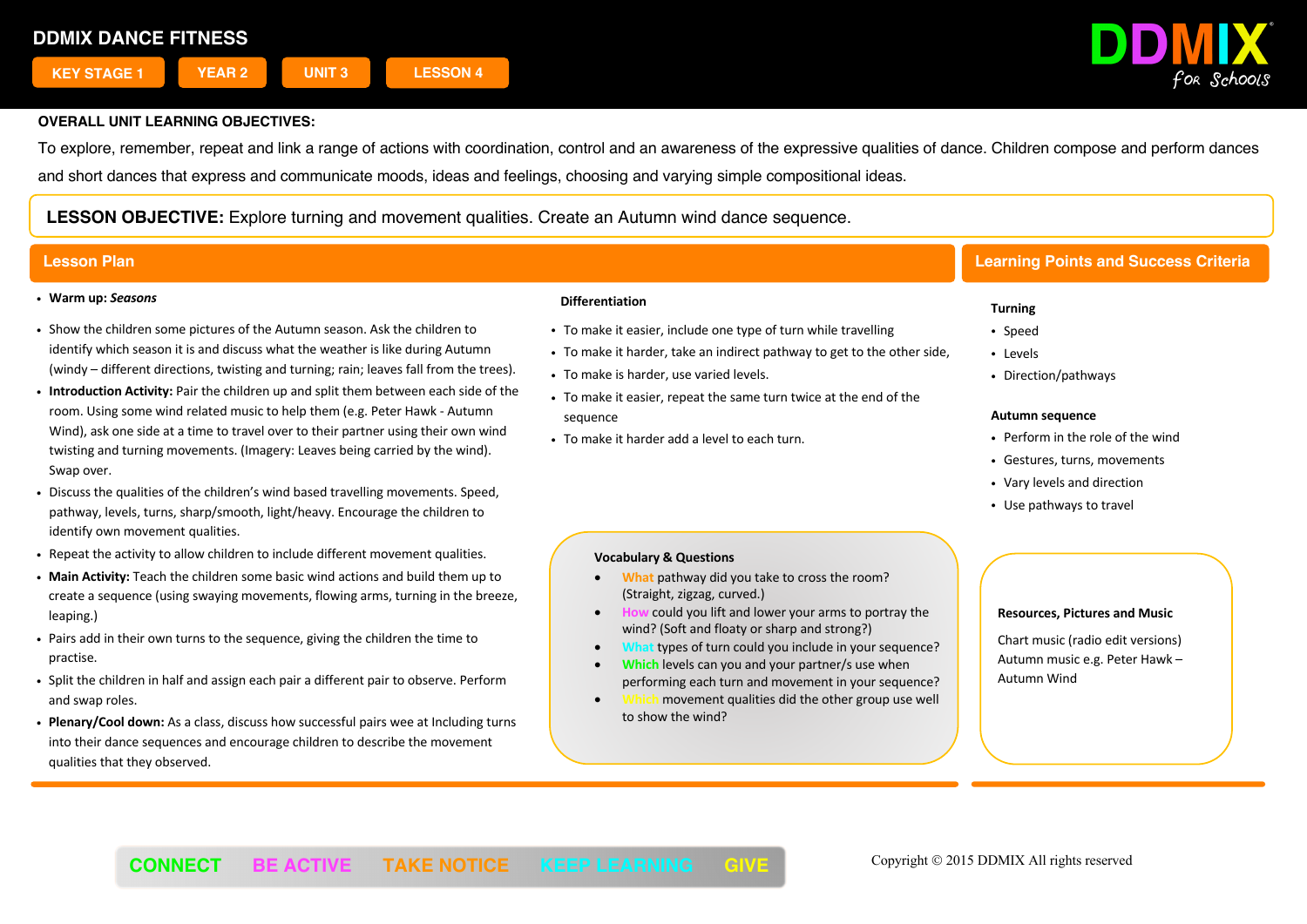

To explore, remember, repeat and link a range of actions with coordination, control and an awareness of the expressive qualities of dance. Children compose and perform dances and short dances that express and communicate moods, ideas and feelings, choosing and varying simple compositional ideas.

**LESSON OBJECTIVE:** Explore and create moments of stillness. Use movement qualities associated with Ice.

#### ! **Warm up:** *Seasons*

- . Recap the Autumn wind dance from the previous lesson.
- ! Show the children some pictures of the Winter season. Ask the children to identify which season it is and discuss the Weather during Winter (cold, snow, ice)
- ! Focus on what happens to water when it gets cold (becomes ice/icicle). Discuss what ice looks and feels like, and what happened when it heats up (melts).
- ! **Introduction Activity:** *Icicles***:** Play to help children understand the contrast between stillness and movement.
- ! **Main Activity:** Discuss the movement qualities used during *Icicles*. How could we move to melt? (Slowly, softly and smoothly) How could we move when the ice broke? (Sharp, jagged and pointy.)
- ! In pairs, children choose two different still positions to create an ice motif.
- ! Children hold the first position for 8 counts, then slowly melt to the floor for 8 counts. Use a music track to create an atmosphere and help the children hear an 8-count beat. *E.g. Vivaldi Winter from The Four Seasons Movement No 1. Allegro non molto.*
- ! Children practice their second still position and add it the end of the melting movement linking them together. (Hold first position for 8 counts – melt to the floor 8 counts – hold second position 8 counts.)
- . Partners join with another pair to demonstrate their ice motifs.
- ! **Plenary/Cool down:** Discuss the difference/contrast between the frozen position and the melting movement?
- ! How can the pairs make it better? Are they completely still for 8 counts? Did they use all of the counts to melt?

### **Differentiation**

- To make it easier, repeat the still position either side of the melting movement.
- To make it harder, use balances in their frozen positions.
- To make it harder, create four different frozen positions. Repeat the melting movements between each of the four positions.
- To make it harder, change levels between positions.

#### **Vocabulary & Questions**

- **does an icicle look like? (Pointy, spikey, sharp,** and jagged.) Which movement qualities would you associate with ice melting?
- **How** can you use your body and/or facial expressions to symbolise an icicle?
- **How** long should you hold each still position for?
- **Will** you hold the same position as your partner? Do your positions connect?
- **Could** you recognise the ice-like qualities in the other groups' movements? Was the contrast clear?

# **Lesson Plan Learning Points and Success Criteria**

#### **Stillness**

- Represent an image (ice/icicles)
- Hold a position for 8 counts
- . Use of body and facial expression to enhance image.

#### **Ice movement qualities**

- Contrasting (melting/icicles)
- Slow/sharp
- Soft/jagged

#### **Resources, Pictures and Music**

Chart music (radio edit versions) Winter music e.g. Vivaldi – Winter (The Four Seasons)